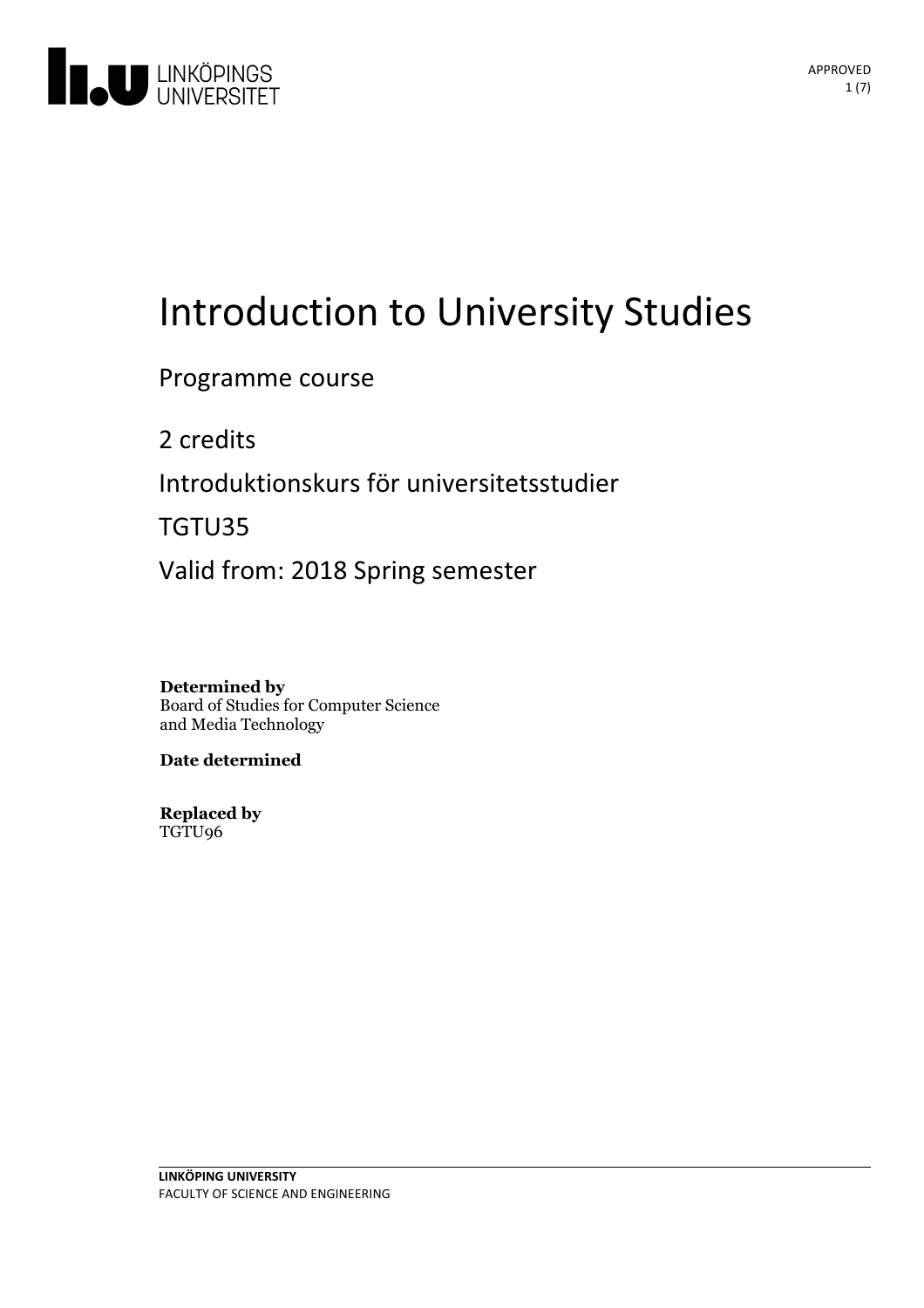# Main field of study

No Main Field of Study

Course level

First cycle

## Advancement level

 $G_1X$ 

## Course offered for

- Design and Product Development, M Sc in Engineering
- Energy Environment Management, M Sc in Engineering
- Information Technology, M Sc in Engineering
- Chemical Biology, M Sc in Engineering
- Biomedical Engineering, M Sc in Engineering
- Mechanical Engineering, M Sc in Engineering
- $\bullet$  Engineering Biology, M Sc in Engineering
- Applied Physics and Electrical Engineering International, M Sc in Engineering
- Applied Physics and Electrical Engineering, M Sc in Engineering
- Chemical Analysis Engineering, B Sc in Engineering
- Mechanical Engineering, B Sc in Engineering
- Biology, Bachelor's Programme
- Physics and Nanoscience, Bachelor's Programme
- Programming, Bachelor's Programme
- Chemistry Molecular Design, Bachelor's Programme
- Mathematics, Bachelor's Programme

## Entry requirements

Note: Admission requirements for non-programme students usually also include admission requirements for the programme and threshold requirements for progression within the programme, or corresponding.

# Intended learning outcomes

The aim with the course is to give a context to university studies but also to give the student tools to manage study related situations After completed course students should

- 
- Reflect over and structure their own study situation. Describe the university policy for equal opportunities. Follow accepted rules according to scientific honesty.
- 

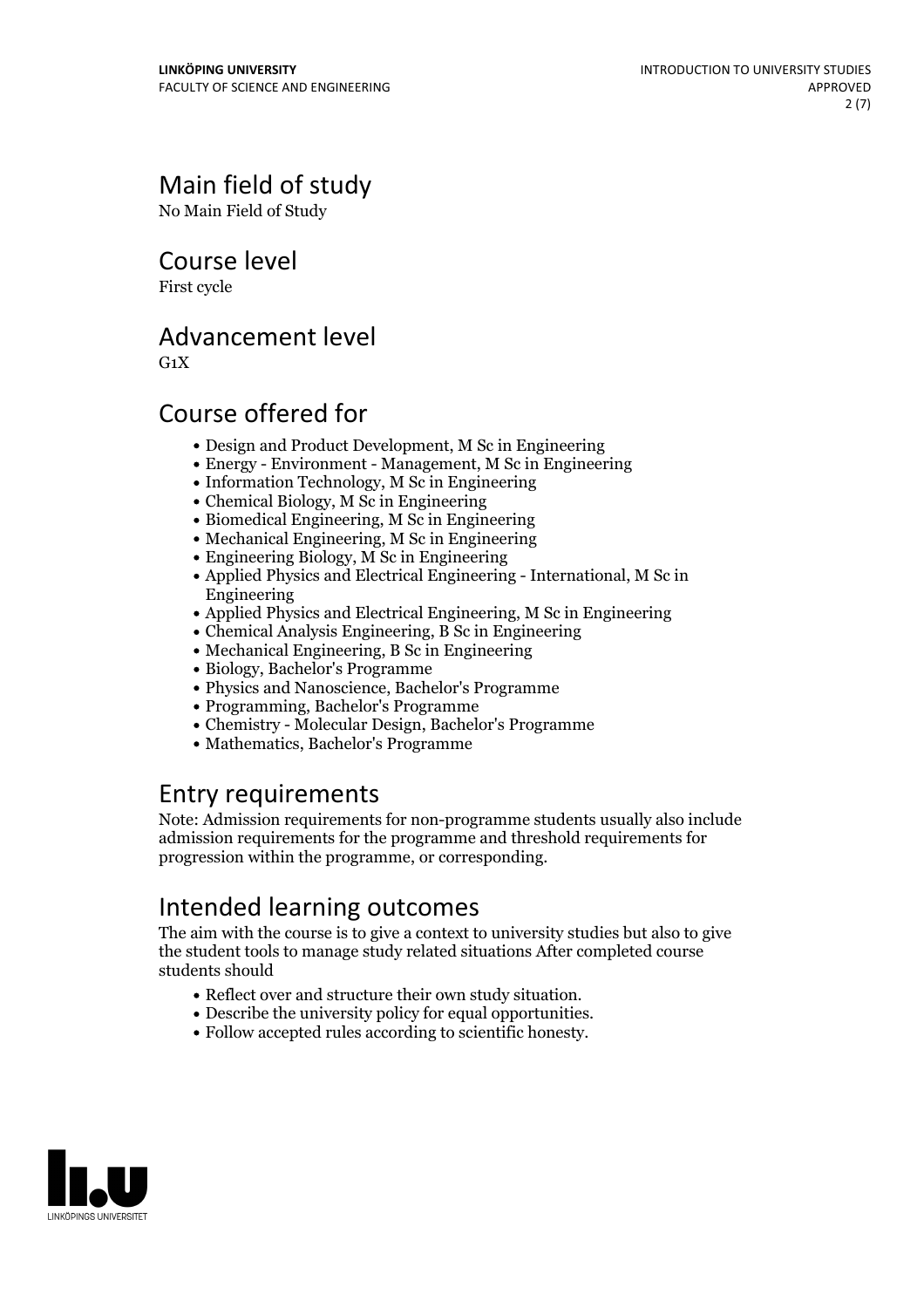## Course content

The course discuss among other things personal planning, team work, questions about equal opportunities, and scientific honesty.

# Teaching and working methods<br>The course comprises of a series of lectures.

The course runs over the entire spring semester.

# Examination

UPG2 Assignment 2 credits U, G

# Grades

Two grade scale, older version, U, G

# Department

Institutionen för Tema

# Director of Studies or equivalent

Maria Eidenskog

## Examiner

Maria Eidenskog

## Education components

Preliminary scheduled hours: 14 h Recommended self-study hours: 39 h

# Course literature

## **Other**

Material that are handed out at the lectures.

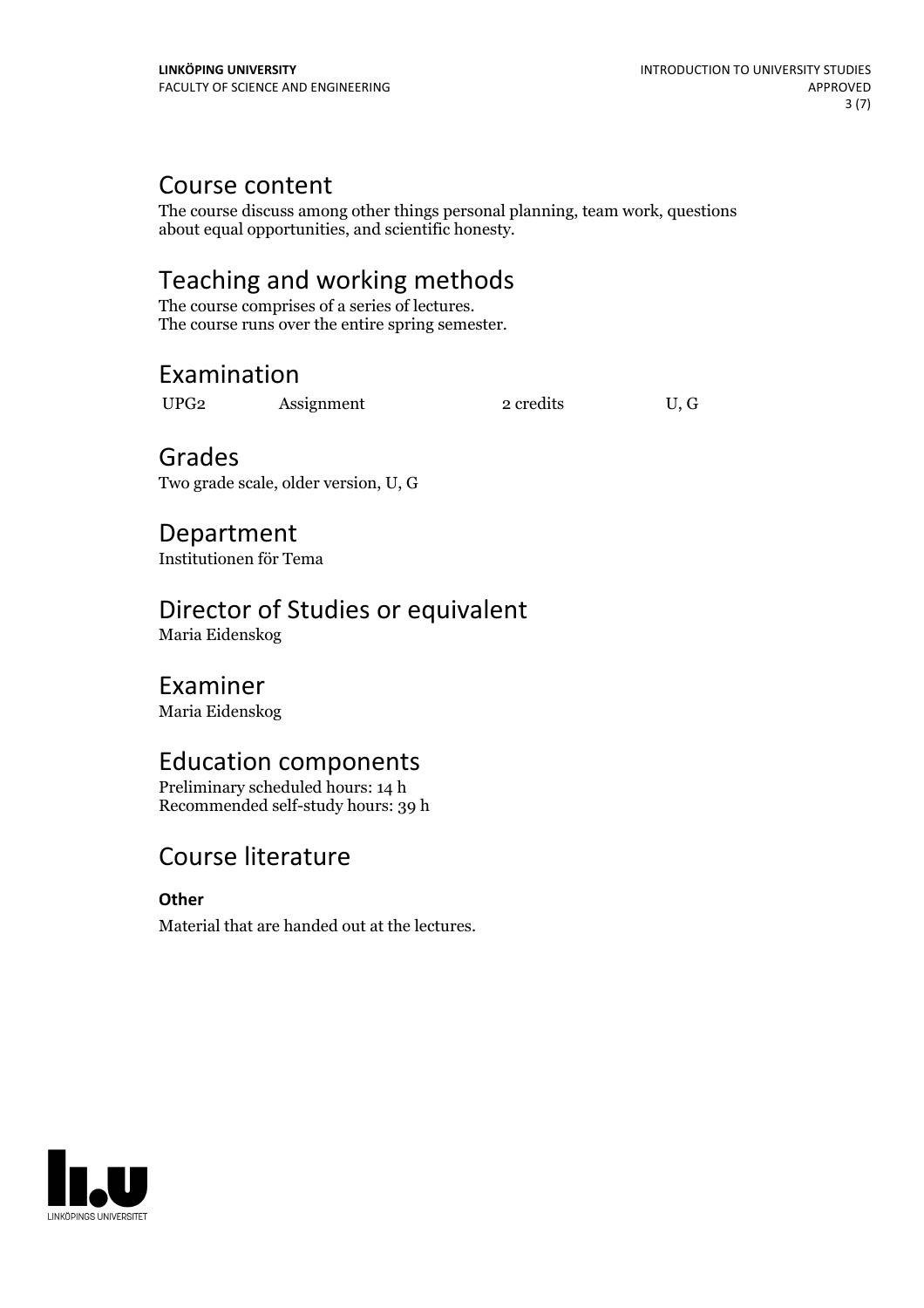## **Common rules**

## **Course syllabus**

A syllabus has been established for each course. The syllabus specifies the aim and contents of the course, and the prior knowledge that a student must have in order to be able to benefit from the course.

## **Timetabling**

Courses are timetabled after a decision has been made for this course concerning its assignment to a timetable module. A central timetable is not drawn up for courses with fewer than five participants. Most project courses do not have a central timetable.

### **Interrupting a course**

The vice-chancellor's decision concerning regulations for registration, deregistration and reporting results (Dnr LiU-2015-01241) states that interruptions in study are to be recorded in Ladok. Thus, all students who do not participate in a course for which they have registered must record the interruption, such that the registration on the course can be removed. Deregistration from <sup>a</sup> course is carried outusing <sup>a</sup> web-based form: www.lith.liu.se/for-studenter/kurskomplettering?l=sv.

## **Cancelled courses**

Courses with few participants (fewer than 10) may be cancelled or organised in a manner that differs from that stated in the course syllabus. The board of studies is to deliberate and decide whether a course is to be cancelled orchanged from the course syllabus.

## **Regulations relatingto examinations and examiners**

Details are given in a decision in the university's rule book: http://styrdokument.liu.se/Regelsamling/VisaBeslut/622678.

## **Forms of examination**

#### **Examination**

Written and oral examinations are held at least three times a year: once immediately after the end of the course, once in August, and once (usually) in one of the re-examination periods. Examinations held at other times are to follow a decision of the board of studies.

Principles for examination scheduling for courses that follow the study periods:

courses given in VT1 are examined for the first time in March, with re-

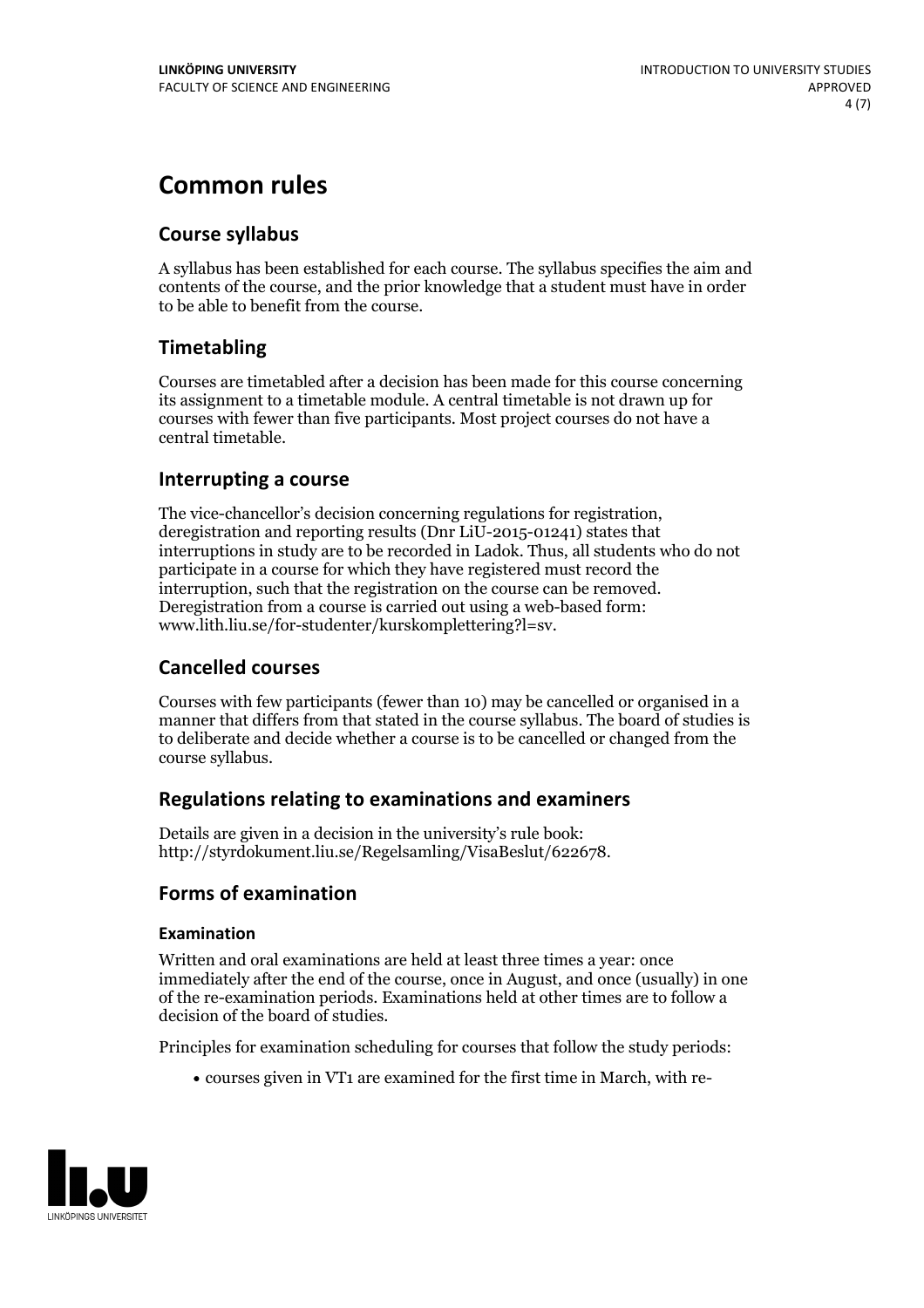examination in June and August

- courses given in VT2 are examined for the first time in May, with re-examination in August and October
- courses given in HT1 are examined for the first time in October, with re-examination in January and August
- courses given in HT2 are examined for the first time in January, with re-examination at Easter and in August.

The examination schedule is based on the structure of timetable modules, but there may be deviations from this, mainly in the case of courses that are studied and examined for several programmes and in lower grades (i.e. 1 and 2).

- Examinations for courses that the board of studies has decided are to be held in alternate years are held only three times during the year in which
- the course is given.<br>• Examinations for courses that are cancelled or rescheduled such that they are not given in one or several years are held three times during the year that immediately follows the course, with examination scheduling that corresponds to the scheduling that was in force before the course was cancelled or rescheduled.<br>• If teaching is no longer given for a course, three examination occurrences
- are held during the immediately subsequent year, while examinations are at the same time held for any replacement course that is given, or alternatively in association with other re-examination opportunities. Furthermore, an examination is held on one further occasion during the next subsequent year, unless the board of studies determines otherwise.<br>• If a course is given during several periods of the year (for programmes, or
- on different occasions for different programmes) the board orboards of studies determine together the scheduling and frequency of re-examination occasions.

#### **Registration for examination**

In order to take an examination, a student must register in advance at the Student Portal during the registration period, which opens 30 days before the date of the examination and closes 10 days before it. Candidates are informed of the location of the examination by email, four days in advance. Students who have not registered for an examination run the risk of being refused admittance to the examination, if space is not available.

Symbols used in the examination registration system:

- \*\* denotes that the examination is being given for the penultimate time.
- \* denotes that the examination is being given for the last time.

#### **Code of conduct for students during examinations**

Details are given in a decision in the university's rule book: http://styrdokument.liu.se/Regelsamling/VisaBeslut/622682.

#### **Retakes for higher grade**

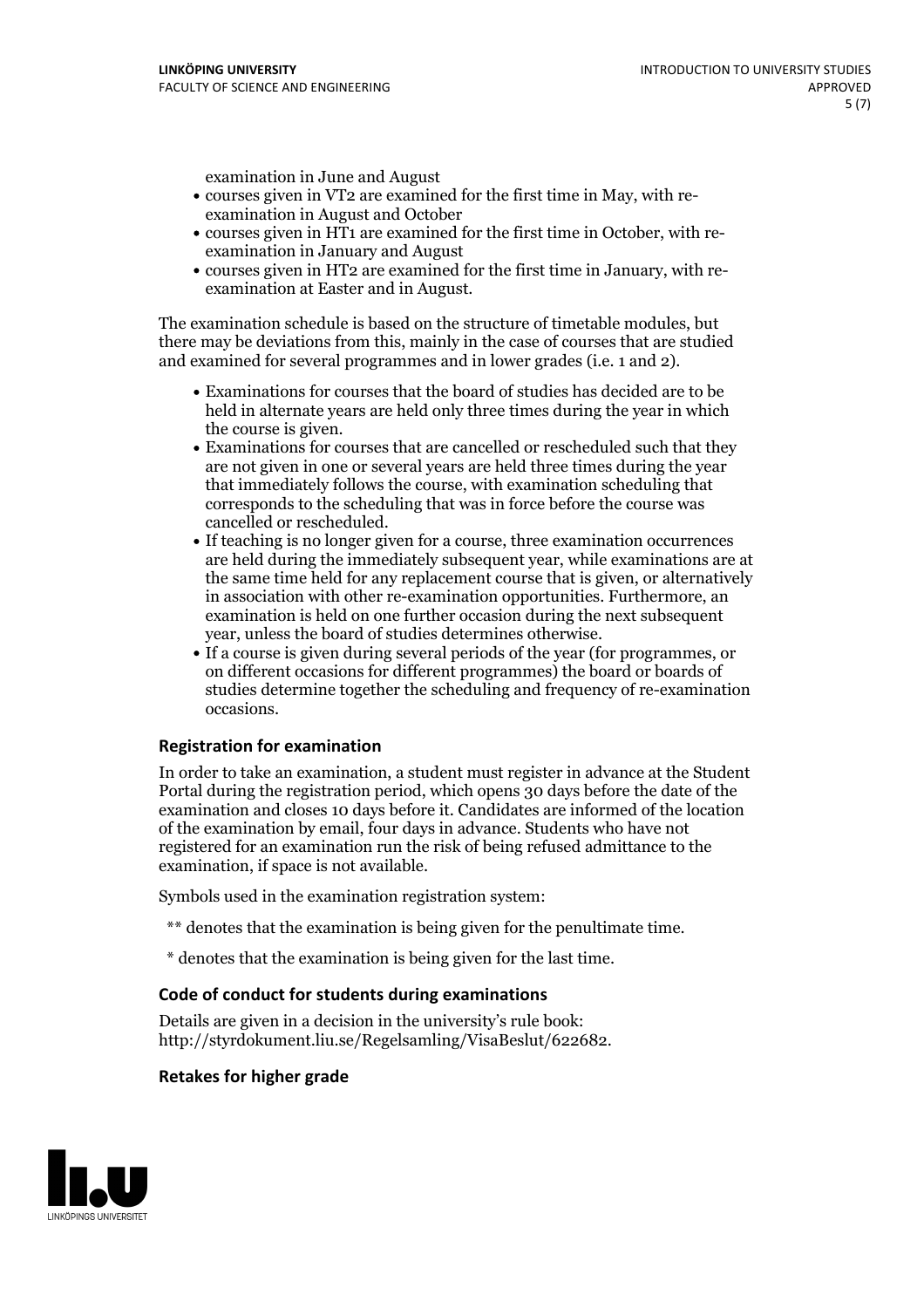Students at the Institute of Technology at LiU have the right to retake written examinations and computer-based examinations in an attempt to achieve a higher grade. This is valid for all examination components with code "TEN" and "DAT". The same right may not be exercised for other examination components, unless otherwise specified in the course syllabus.

#### **Retakes of other forms of examination**

Regulations concerning retakes of other forms of examination than written examinations and computer-based examinations are given in the LiU regulations for examinations and examiners, http://styrdokument.liu.se/Regelsamling/VisaBeslut/622678.

#### **Plagiarism**

For examinations that involve the writing of reports, in cases in which it can be assumed that the student has had access to other sources (such as during project work, writing essays, etc.), the material submitted must be prepared in accordance with principles for acceptable practice when referring to sources (references or quotations for which the source is specified) when the text, images, ideas, data, etc. of other people are used. It is also to be made clear whether the author has reused his or her own text, images, ideas, data, etc. from previous examinations.

A failure to specify such sources may be regarded as attempted deception during examination.

#### **Attempts to cheat**

In the event of <sup>a</sup> suspected attempt by <sup>a</sup> student to cheat during an examination, or when study performance is to be assessed as specified in Chapter <sup>10</sup> of the Higher Education Ordinance, the examiner is to report this to the disciplinary board of the university. Possible consequences for the student are suspension from study and a formal warning. More information is available at https://www.student.liu.se/studenttjanster/lagar-regler-rattigheter?l=sv.

#### **Grades**

The grades that are preferably to be used are Fail (U), Pass (3), Pass not without distinction  $(4)$  and Pass with distinction  $(5)$ . Courses under the auspices of the faculty board of the Faculty of Science and Engineering (Institute of Technology) are to be given special attention in this regard.

- 1. Grades U, 3, 4, 5 are to be awarded for courses that have written
- examinations. 2. Grades Fail (U) and Pass (G) may be awarded for courses with <sup>a</sup> large degree of practical components such as laboratory work, project work and group work.

#### **Examination components**

- 
- 1. Grades U, 3, 4, <sup>5</sup> are to be awarded for written examinations (TEN). 2. Grades Fail (U) and Pass (G) are to be used for undergraduate projects and other independent work.